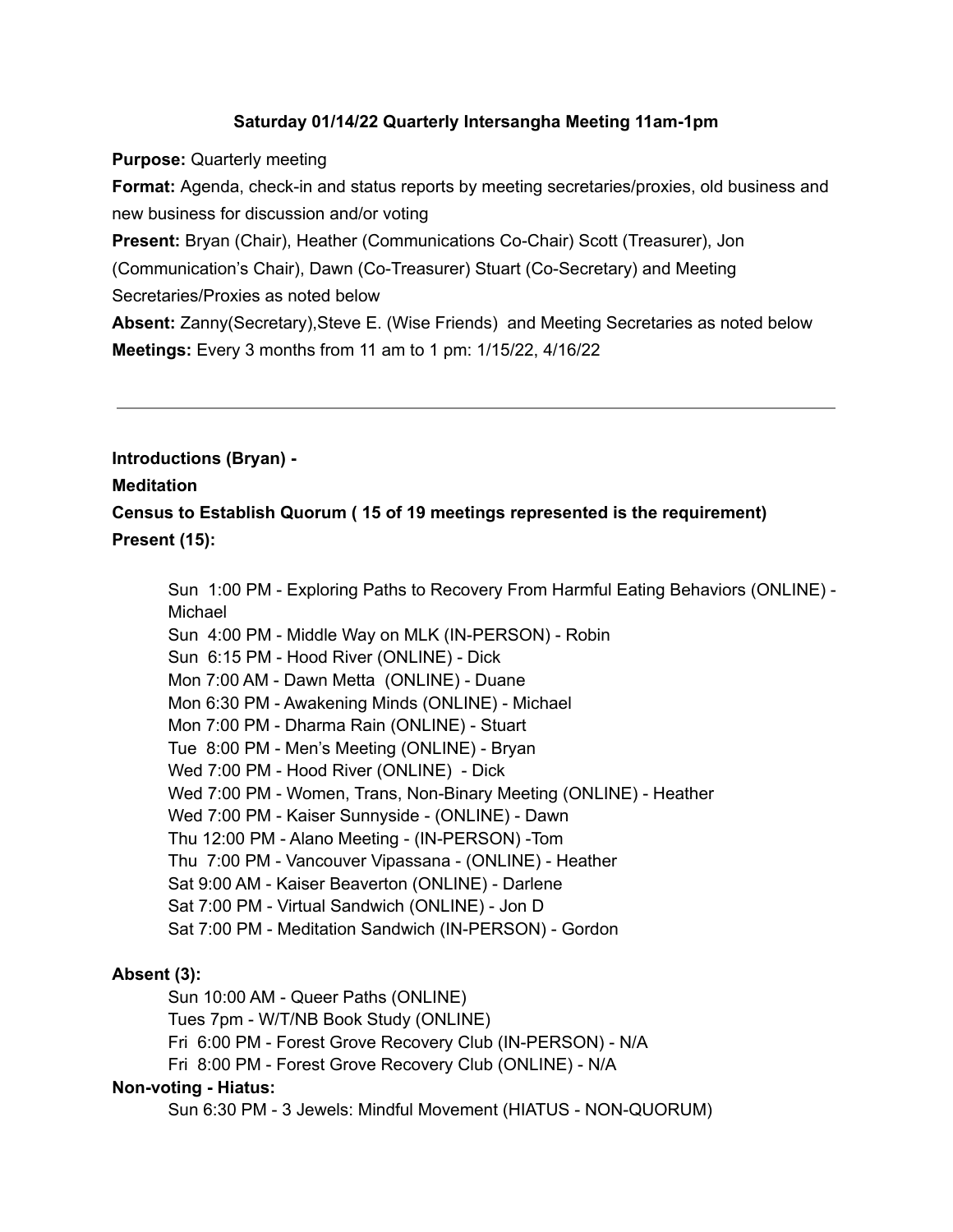Mon 7:00 PM - Heart of Wisdom (IN-PERSON) (HIATUS)

# **Non-voting - Inquiry Circle:**

Mon 7:00 PM - Monday Inquiry Meeting (ONLINE) - Wed 7:00 PM - Woman's RD Inquiry Meeting (ONLINE) - No Longer existed - Eleanor (Interested in representing a new meeting) Thu 5:30 PM - Mentorship Support - (ONLINE) Thu 6:15pm - Inquiry Circle Fri 9:00 AM - Exploring Recovery from Eating Addiction (ONLINE) - Michael

# **Sangha Check-in and Status Reports [Secretaries/Proxies]**

- *● Sun 10:00 AM - Queer Paths (ONLINE) - No representative*
- *● Sun 1:00 PM -* **Exploring Paths to Recovery From Harmful Eating Behaviors** *(ONLINE) - Michael*
	- Very healthy, rarely no less than 25 people. Great discussion, clearly an important meeting for folks. Working on changing the name from Disordered Eating, which seems a little clinical. Other than name changes, going great.
- *● Sun 4:00 PM - Middle Way on MLK (IN-PERSON) - Robin*
	- Going really well, about 10 people. Nothing more to report. Hannah and Robin co-secretaries.
- *● Sun 6:15 PM - Hood River (ONLINE) - Dick*
	- $\circ$  Some meetings 8-12 people, some with 2-3. No plans for meeting in-person, the challenge is to find an appropriate place. Many people from out of the area, so feel like they should stay online for those folks, but would like to go hybrid later in the spring/early summer. Updated FB page, Columbia Gorge Recovery Dharma.
- *● Mon 7:00 AM - Dawn Metta (ONLINE) - Brian A.*
	- Healthy, about 17 people, lots of new people, good cycle of facilitators that support every week, new folks offering to lead meditation, but no needs there because of all the facilitators. Not a lot of talk about moving to in-person or hybrid model.
- *● Mon 6:30 PM - Awakening Minds (ONLINE) - not present, Michael to report*
	- Michael stays in contact with Ted who leads this meeting. 9-15 people, sometimes up to 18. First Monday includes inquiry writing during the meeting, and the last Monday includes cognitive behavioral therapy development.
- *● Mon 7:00 PM - Dharma Rain (ONLINE) - Stuart*
	- $\circ$  Pretty good attendance 15-20 people all over the region. Usually quite a few regulars, 3 person rotation and some volunteers for meditation.
- **● Tues 7:00pm - W/T/NB Book Study - Priscila**
	- Open meeting, 3 people, very intimate and fosters a close and safe community. Taking inquiry questions very slowly, and getting inspiration in the RD wise friends act, lots of resources to pull on. No needs.
	- Needs to be added to the global RD website, in addition to the Wise Friends Act website.
	- https://sites.google.com/view/rdfriendsact/book-study/truth/1-there-is-suffering ?authuser=0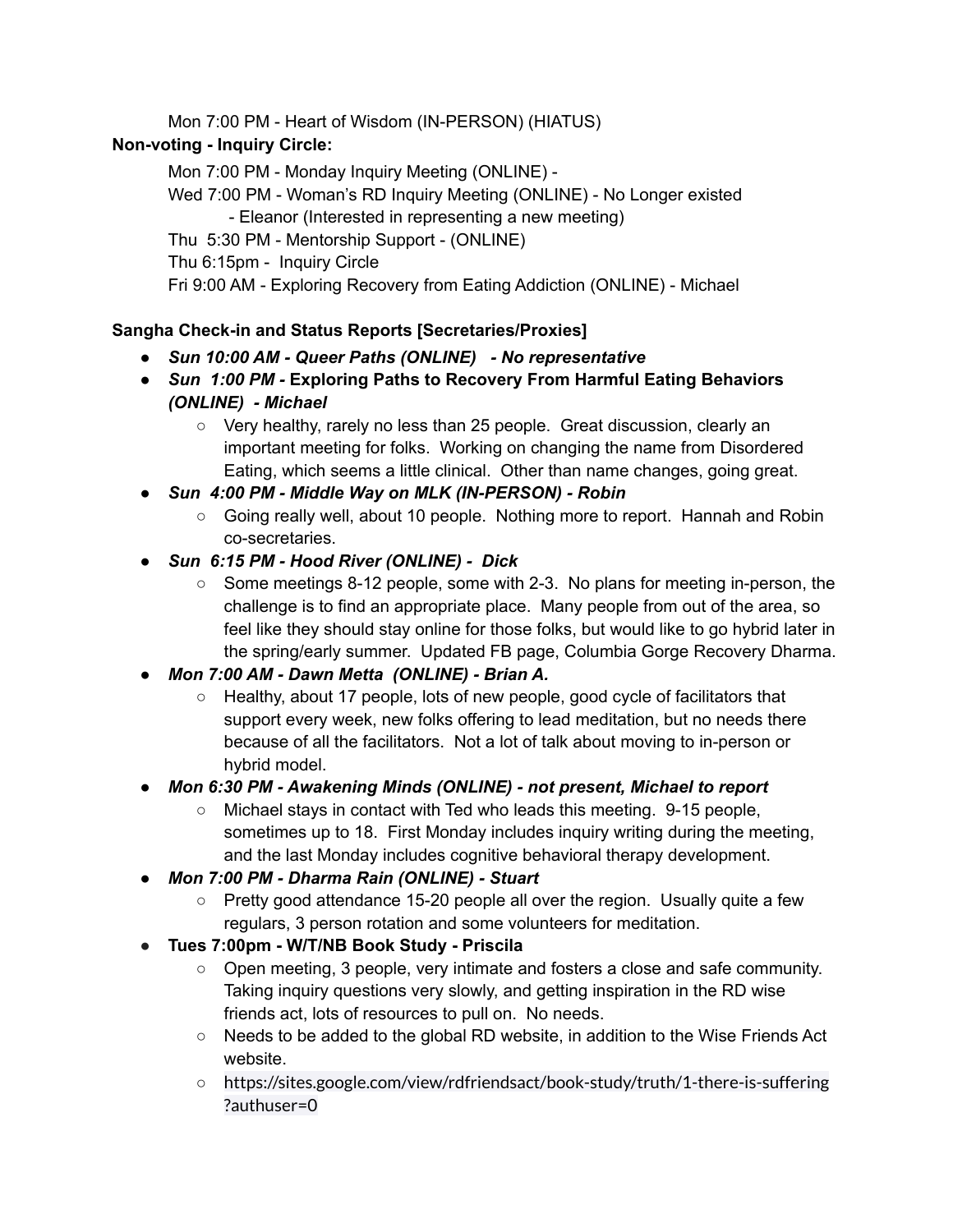- *● Tue 8:00 PM - Men's Meeting (ONLINE) - Bryan*
	- Still on zoom, 9-13 people weekly, pretty tight group. Lots of Californians, ⅓ Portland, ⅔ Cali and elsewhere.
	- Transition from Burning Spirits Zoom account to the Recovery Dharma PDX and will need to be updated on the website and Global RD website.
- *● Wed 7:00 PM - Hood River (ONLINE) - Dick*
	- Some meetings are 8-12 people, some with 2-3. No plans for meeting in-person, the challenge is to find an appropriate place. Many people from out of the area, so feel like they should stay online for those folks, but would like to go hybrid later in the spring/early summer. Updated FB page, Columbia Gorge Recovery Dharma.

# *● Wed 7:00 PM - Women, Trans, Non-Binary Meeting (ONLINE) - Heather/Priscila*

- Heather 4 people facilitating. Safety Committee still being implemented. Lots of returning people, 12-15 people
- Safety committee created because of issues with some members sharing about each other, and opened up to see if anyone would like to join the safety committee, and then every week is announced in the meeting if anyone feels unsafe in the meeting, folks can reach out to these members.
- Priscila WhatsApp groups that are helpful for the community. Reading through RD and Transcending books.
- No support needed from the intersangha.
- *● Wed 7:00 PM - Kaiser Sunnyside - (ONLINE) - Dawn (CLOSED GROUP)*
	- Meets 1st and 3rd/month Going well, Dawn is the only facilitator, but doing okay with that. Providing books for the Brookside group. 5-8 people in those meetings. Group could continue to benefit from one or two people joining to help out.

# *● Thu 12:00 PM - Alano Meeting - (IN-PERSON) - Tom*

- Was not online during COVID-Alano shutdown. Alano still requires masks. Around 20 people are coming out, pre-COVID was 30. Very diverse group, age, gender and race, transitory at this stage, but is establishing regulars. Optimistic about the health of the meeting.
- Would like to set up Recovery dharma posters with 4 noble truths, practice and dedication of merit to hang up in the physical space.
- $\circ$  Would like to have books because there is a book study right after the meeting, usually given out at cost, but sometimes are given out to those interested that can't afford it.
- Dawn will connect with Tom to provide books for the meeting.
- *● Thu 7:00 PM - Vancouver Vipassana - (ONLINE) - Heather (Zanny absent)*
	- Doing really well about 15 people regularly, lots of out-of-town folks and newcomers. Healthy and stable meeting. Not planning on going back in person, and no needs.
- *● Fri 6:00 PM - Forest Grove Recovery Club (IN-PERSON) - no representative*
- *● Fri 8:00 PM - Zoom Zen (ONLINE) - no representative*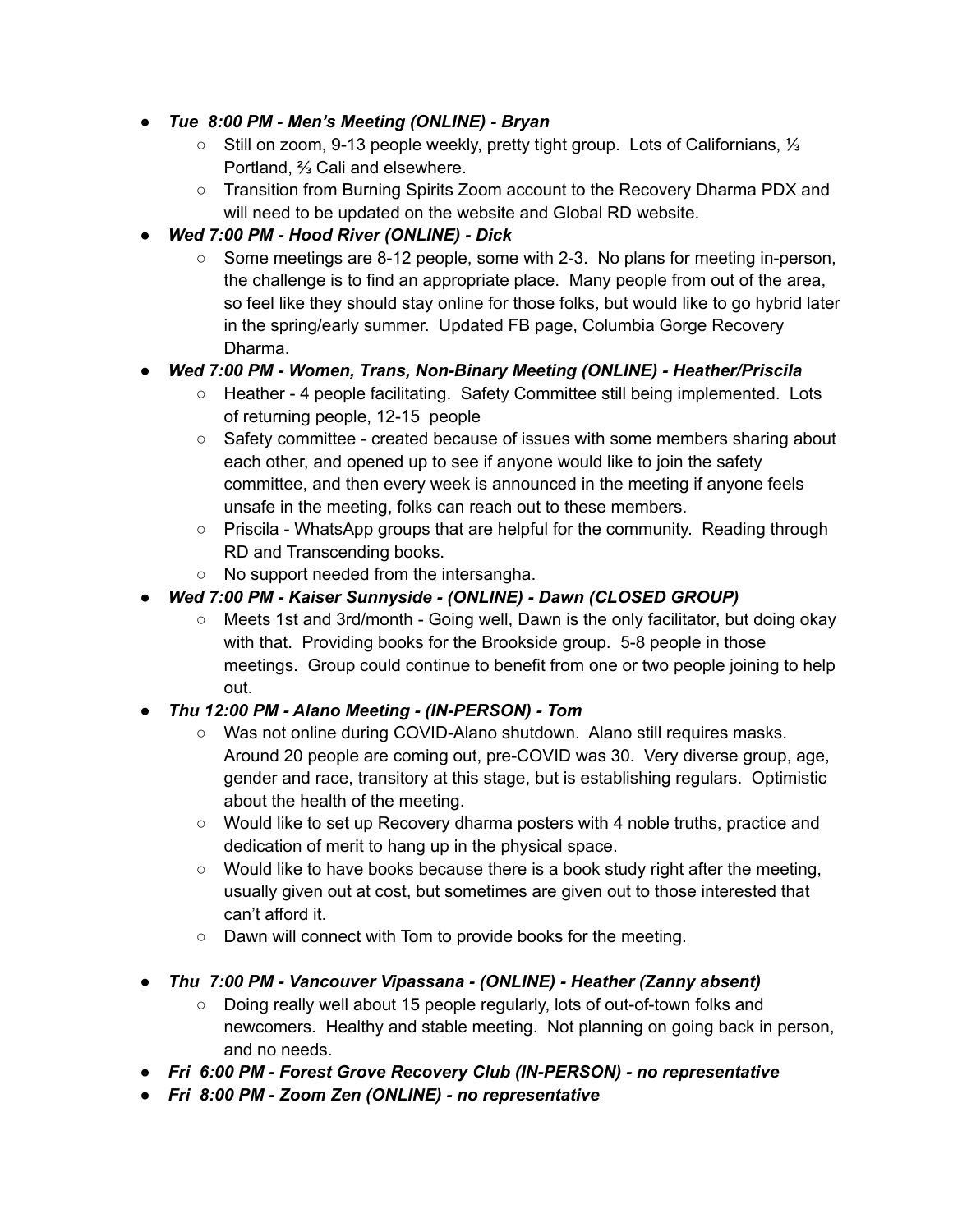- *● Sat 9:00 AM - Kaiser Beaverton (ONLINE) - Darlene*
	- No serious conversations about changing back to in-person. Core group is from San Diego and Hawaii. Core group of 7-9 people, including the Bybee Lakes inpatient facility. People from all over seem to come and go. Some conversations on changing the name of the meeting so that folks don't think they need to be a part of Kaiser to be a part of the meeting. At the end of the meeting, folks sign up for the next week's meditation.
- *● Sat 7:00 PM - Virtual Sandwich (ONLINE) - Jon D*
	- $\circ$  Doing well, kind of bounces between 15-30 people depending on the ways things are going. Handful of regulars, but is popular with the night owls crowd of the east coast.
	- No need for support. Just keeping the zoom account the same.
- *● Sat 7:00 PM - Meditation Sandwich (IN-PERSON) - Gordon*
	- $\circ$  Go through lots of books. Healthy reserve money, covers for a couple of months, on average 35 people, a decent amount of regulars and lots of newcomers. No support.
	- Bought extra books from Amazon, and are covered. They are self-supported with dana and don't need intersangha support.

# **Non-Voting/Inquiry Circles:**

- **● Thu 5:30 PM - Mentorship Support - (ONLINE)**
	- Just still trying to get regular leadership, no need for support
- *●* **Fri 9:00 AM - Exploring Recovery from Eating Addiction (ONLINE) - Michael**
	- $\circ$  Closed meeting between 5-8 people at the meeting. Many people there from the very beginning, exciting meeting people from all over the world.
	- No Needs.

### *Treasurer Report [Dawn]*

- PayPal account: \$621.93, On-Point: \$2109.51 Total: \$2731.44. Reserves are \$1,200. Leaving \$1531.44 for discretionary spending. Sending \$306.28 to Global RD.
- Dawn is still getting set up with Onpoint, Quicken and PayPal. Just coordinating efforts.

### *Committee Reports*

- **Unity [Robin] -**
	- $\circ$  First event is planned for April 28th, it's a hike in Mt. Tabor, meeting in the circle at 4pm. Need to be advertised.
	- Planning more activities, probably about once a month.
- **Wise Friends [Steve E. not present] - Michael**
	- Planning the new workshop on "Nuts and Bolts of Inquiry Circles"
	- $\circ$  Next Saturday 4/23 is the next meeting and will be discussing the facilitation for the Thursday meeting.
	- $\circ$  Formal request to have the Wise Friends Meeting listed on the RDPDX website. Needs to be sorted out with Steve.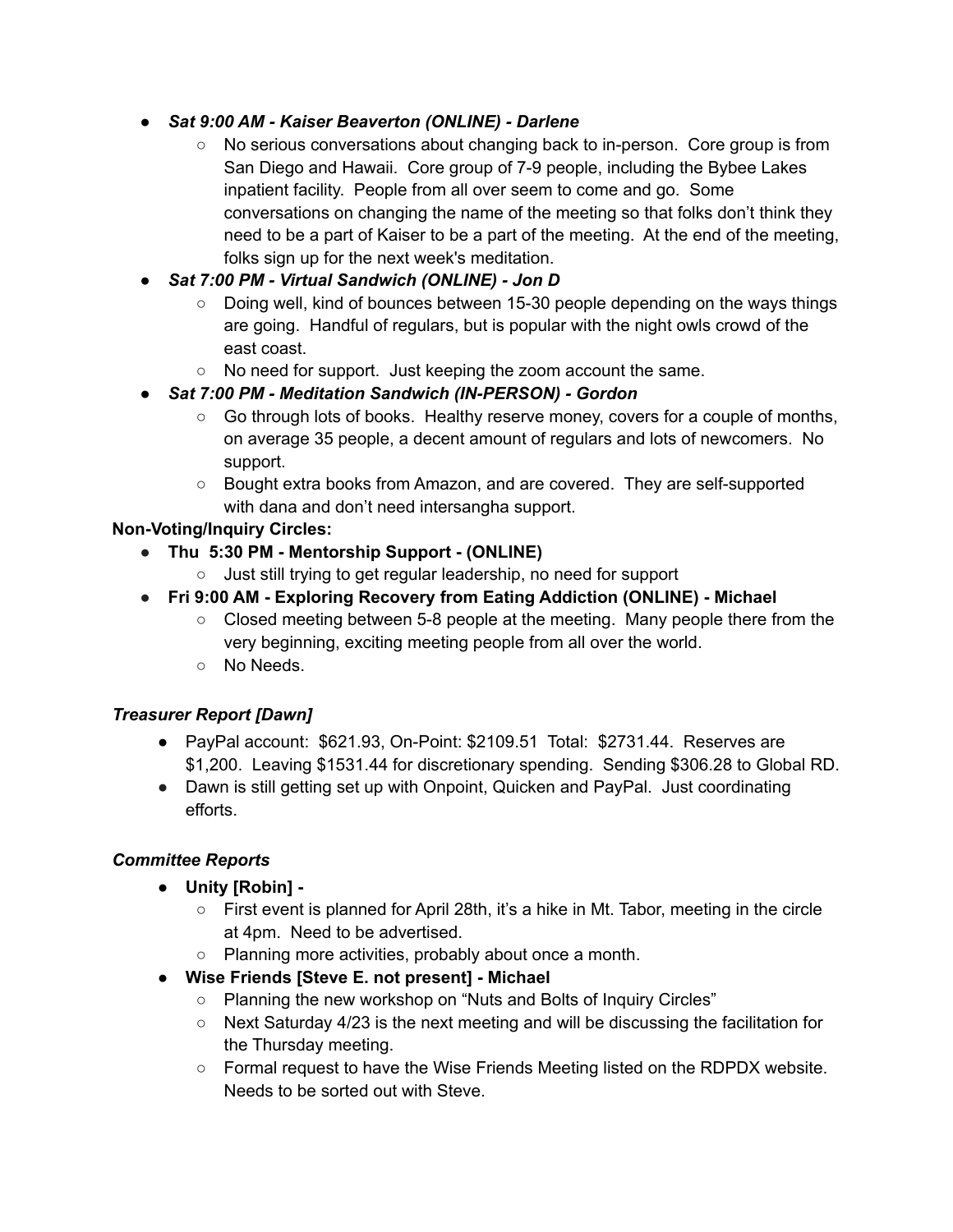- *● Communications [Jon] -*
	- $\circ$  New website has been live for about a month. Still a little bit of an issue with folks showing up at the Wise Friends workshop looking for the link and not able to register late.
	- Out of wordpress and requires less technical skills to manage.
	- Heather Instagram has been hard to manage because many people access the instagram and it can be confusing to know who has been on or not. Heather will be working on Facebook page management.
	- Responsibilities on social media and messaging will be handled by communications and communicated between communications chair/co-chair and intersangha chair.

### **RD PDX Summit 2023 Bid [Dawn/Brian A]**

● Had a great conversation with Joel from RD Global about hosting the RD Global Summit 2023. So far still just Brian and Dawn are on the committee. Dawn's preference would be that 2023 would be on the East Coast, and that Portland/West Coast would be on 2024. Really need 4-5 people in a committee to make Portland work for 2023. Heather and Eleanor would like to participate in the committee (Robin and Tom as well).

### *Minutes read from Working Group meeting 4/9 -*

- *● No one else has shown interest in the 2023 Summit bid other than the PDX sanga. Try to schedule at the end of July (28th-30th) every year.*
- *● Would present three possible locations that would work. Global provides most of the funding, working with local resources (A/V etc).*
- *● Loose deadline on the application.*
- *● Possibly 300 attendees.*

### *Also from Working Group Meeting:*

- *● Summit 2022 Representation - Sent two people last year, and spent \$1000 for them. Scott pointed out that sending two people would be a considerable loss to the dana reserves, as we don't have as much overhead as last year.*
- *● Motion to send Summit Committee Chair to SLC, with Scott taking care of the administration as Treasury Chair. Motion was passed.*

Brian A. will not be able to attend the Summit this year, Brian A made a motion to send Heather in his place. Motion passed unanimously - Dawn and Heather will attend the 2022 Global Summit in SLC, UT

### **Programs Committee Discussion [Bryan]**

- Programs are helpful for dana coming into the intersangha, so Bryan is stepping up to help in continuing to run programs.
- Zanny is in contact with Jacoby Ballard with A Queer Dharma and finishing up conversations with them about when and what topics the workshop will include. Jacoby has agreed to a dana supported workshop.